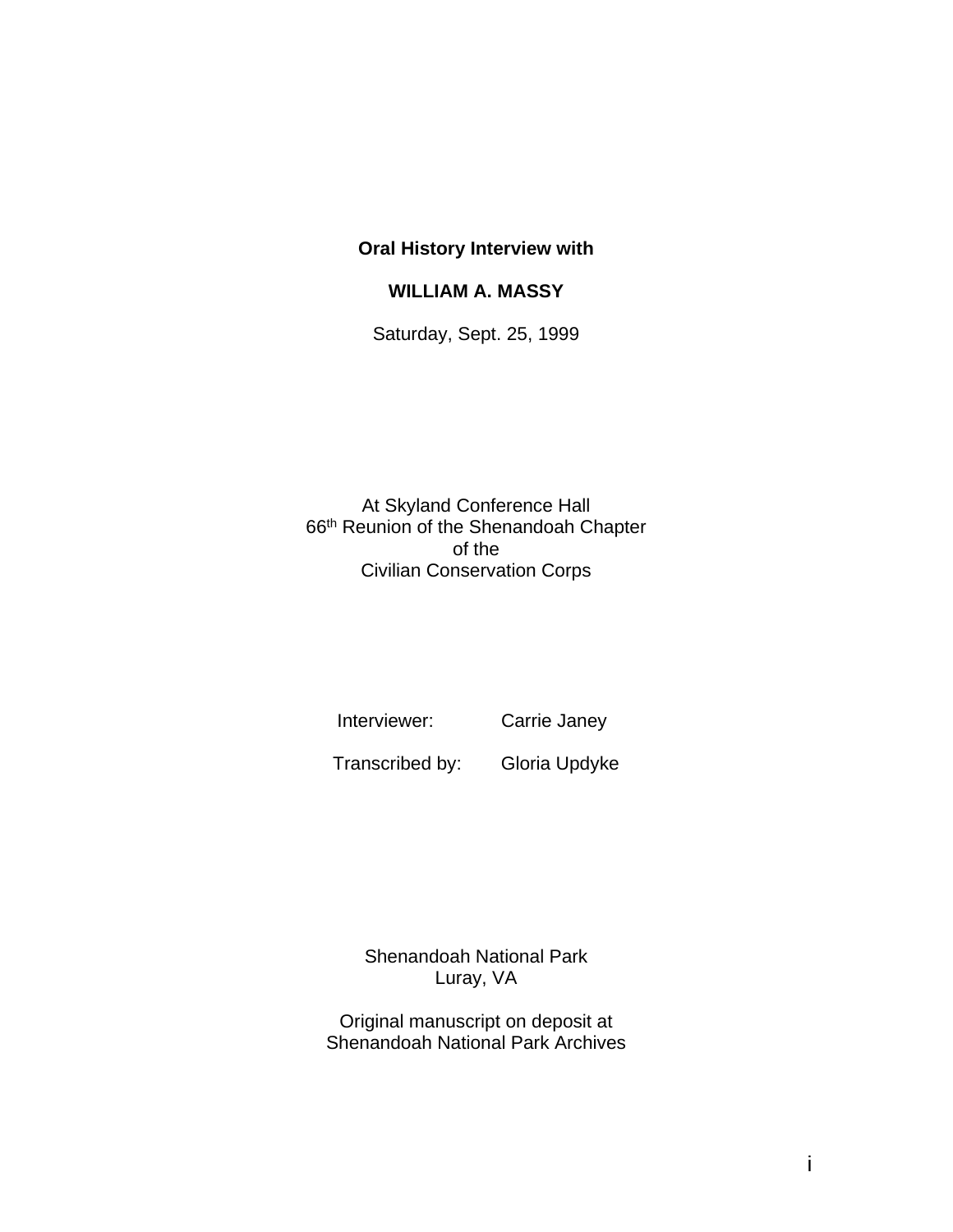# **INDEX**

|                                        | <u>page</u>             |
|----------------------------------------|-------------------------|
| Betty, daughter                        | 5                       |
| <b>Big Meadows</b>                     | 3                       |
| Camp S-52, Camp Triangle               | 1,8                     |
| CCC                                    |                         |
| Joining                                | 1                       |
| Length of work                         | 7                       |
| <b>Reunions</b>                        | $\overline{\mathbf{4}}$ |
| Pay                                    | 3                       |
| Setting up camp                        | 1,2                     |
| Tents                                  | 1,2                     |
| Training                               | 1                       |
| Children                               | 5                       |
| Occupations                            | 6                       |
| Colvin, Lieutenant                     | 8                       |
| Confederate cemetery                   | 8                       |
| Dances                                 | $\overline{7}$          |
| Florida                                | 6                       |
| FMC plant                              | 4                       |
| Fort Lewis Mountain, VA                | 1                       |
| Fort Monroe, VA                        | 1                       |
| <b>Great Depression</b>                | 1, 2, 7                 |
| Working so siblings could go to school | 1                       |
| Hanging Rock, VA                       | 4                       |
| Holidays, going home                   | 7                       |
| Lake Anna, VA                          | 1,5                     |
| Lexington, VA                          | 4                       |
| Linda, daughter                        | 6                       |
| Mason's Cove, VA                       | 1                       |
| Natural Bridge, VA                     | $\overline{4}$          |
| Nesmond hotel, Luray, VA               | 4                       |
| New Market, VA                         | 4                       |
| <b>North Anna River</b>                | 1                       |
| <b>Possum Point</b>                    | 4                       |
| Catawba Mountain                       | 1                       |
| <b>Quantico Marine Base</b>            | 4                       |
| Recreation - sports                    | 3                       |
| Richmond, VA                           | $\mathbf 1$             |
| Roosevelt, Franklin                    | $\overline{2}$          |
| Salem, VA                              | 1, 2, 4, 8              |
| <b>Sawmill business</b>                | 1                       |
| Spotsylvania County, Fredricksburg     | 6                       |
| <b>United Airlines</b>                 | 6                       |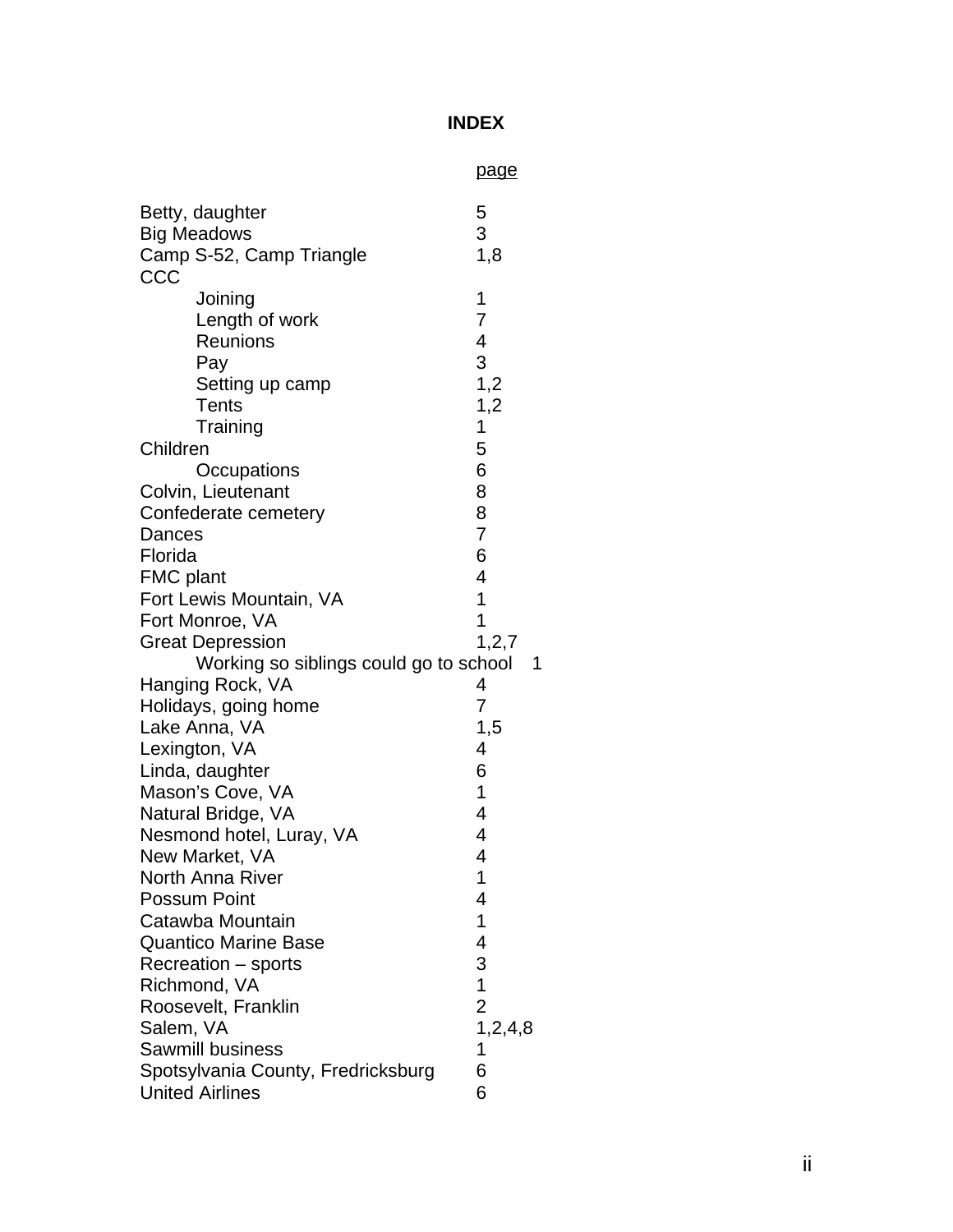| <b>United States Capitol</b>     | 6              |
|----------------------------------|----------------|
| Washington D.C.                  | 5              |
| West Virginia                    | 3              |
| Wife                             |                |
| Meeting her                      | 6,7            |
| Wife dies                        | 5              |
| Williamsburg, VA                 | 5              |
| Woodrum, Senator                 | $\overline{2}$ |
| [Woods____, Tiffum____,] Senator | $\overline{2}$ |
| Work - after CCC                 | 4              |
| Power plants                     | 5              |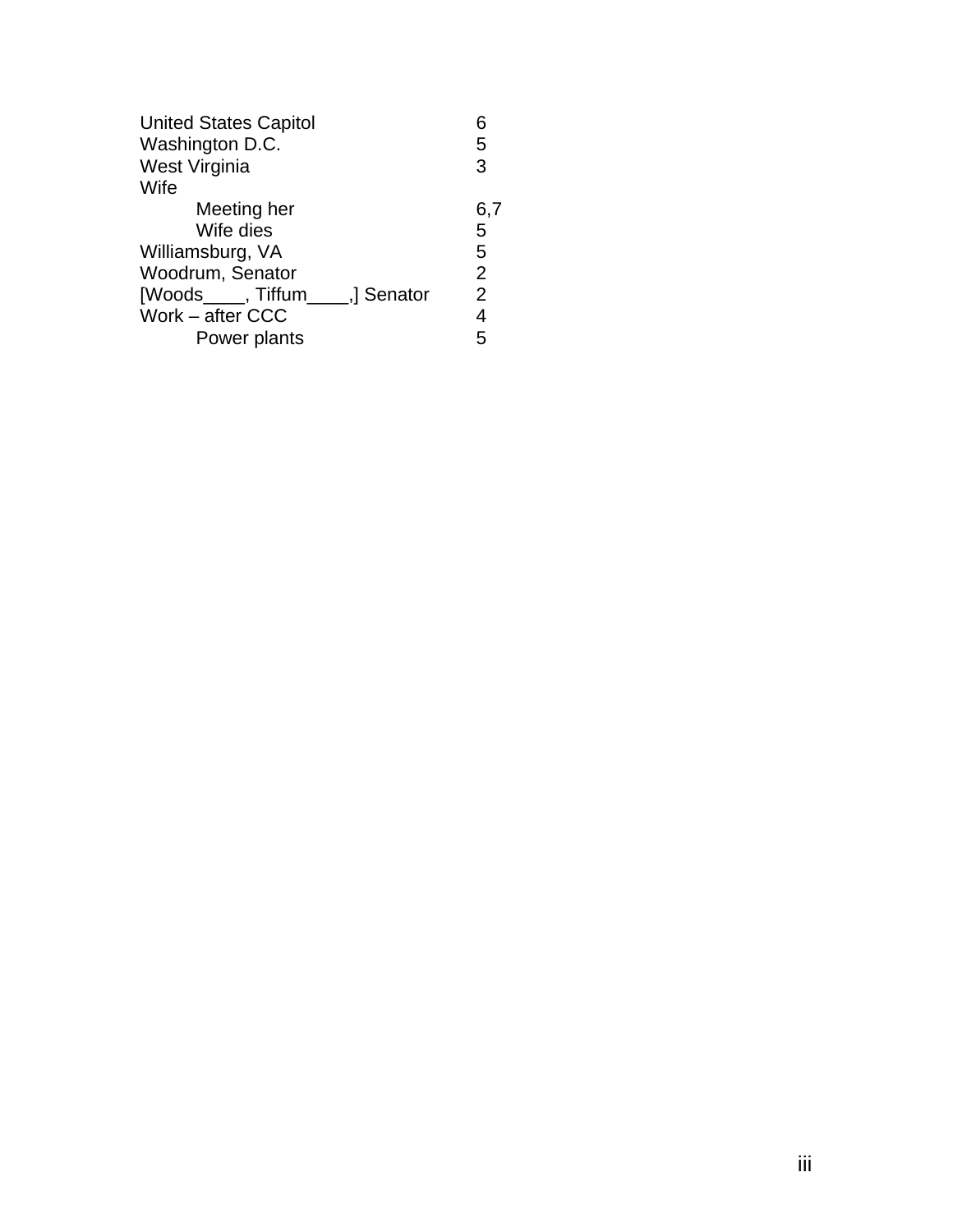# **Transcription**

CJ: … 1999, we're at Skyland Conference Hall at the CCC Reunion. My name is Carrie Janney and I'm interviewing?

WM: William A. Massy.

CJ: Ok. And he's going to tell us a little bit about his experiences here at Shenandoah and the CCC. So can you start off by telling me when and where you were born?

WM: I was born on May the 22<sup>nd</sup>, 1914. My parents lived on the North Anna River, which is now Lake Anna, Virginia. And my dad only had 75 acres. And I got, had 4 brothers and 2 sisters. And I happened to be the oldest one of the family. And we were in the sawmill business, cuttin' lumber and everything in '32 when things got so bad. The Depression came on, and so daddy uh, daddy said, "Well somebody around here's got to go to work." Says, "The rest of the children all in school, the children in school." And I was the oldest of the children, I was 19.

### CJ: Mm hmm.

WM: And when Roosevelt instituted the CCs, uh the WPA works and the Civilian Conservation Corps, I went to Spotsylvania Courthouse on the uh, 20<sup>th</sup>, on my birthday, the 22<sup>nd</sup> of May, and signed up for the Civilian Conservation Corps. And on the  $27<sup>th</sup>$  I got a call to go to Richmond, to get the training in Richmond to go Fort Monroe, Virginia. And I was sworn in at Fort Monroe, Virginia on the 27<sup>th</sup> of May, 1933. We stayed at Fort Monroe about 2 weeks I guess. We were taking shots and getting ready for the camp, life. And so on a Saturday morning there, about, Saturday afternoon I take it, about 2 o'clock we were ordered to board a train to take off to a camp site. We traveled all night long on the uh, train, and the next morning we come on, on a sideline in from Salem into Catawba. Between the Catawba Mountain and the Fort Lewis Mountain, in the valley which is called uh, Mason's Cove. And there's a creek through the Mason Cove.

#### CJ: Mm hmm.

WM: Is where we was supposed to set up our camp. And the train had all, all the equipment on it, 200 men, and everything to set up camp. We started on that camp on a Sunday morning, cutting trees, cutting briars, and an old rabbit could hardly get through that. So anyhow that's the way we, we set up our tent. We set up our tents and uh the other officers' and the other men of it. And we stayed in those tents for about, a little over 2 months, maybe uh, 3 months. Camp, it was named, Camp 52.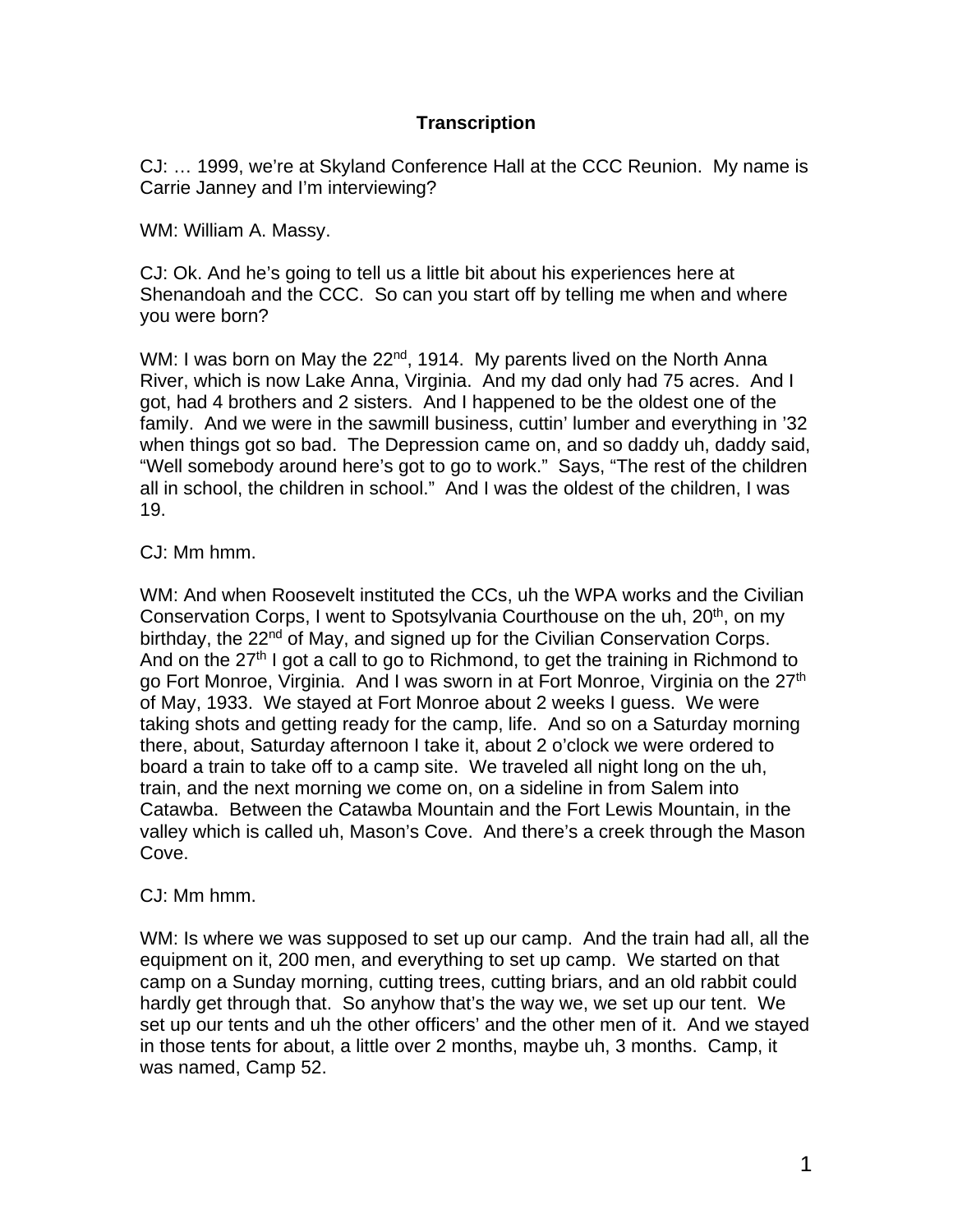CJ: Camp 52.

WM: Salem, Virginia.

CJ: Mm hmm.

WM: And uh, actually uh, we, we lived in those tents until along in the fall of the year when we got our barracks built. And the officers' quarters was uh, log cabins. Administration building was a log cabin, and we had a nice dining hall. Long nice dining hall, and a nice place to dance. We had some parties on Saturday nights. The, well, we'd invite the girls that lived around the camp. They'd come in, and, they were well chaperoned. Our commanding officers were right strict on us.

CJ: Really.

WM: Which they uh, they were good. Well I have to say it for them, they were real good. And I'll have to say uh, well, I was talking, that I think Franklin Roosevelt was one of the grandest presidents we ever had. I think if we had started it 20 years ago or maybe 25 years ago, and started our CC camps again, we wouldn't have had all these problems that we have today with our young generation. Sorry to say, that's uh, they have too much liberty, and they don't take things in stride like we did back in the old days.

CJ: Mm hmm.

WM: And uh, I think there would have been a lot of lives soon, and a lot of young people would have turned out better than what they have today, I'm sorry to say. But it's one of those things. And so today we're living under conditions quite a bit different than what it is was those days. 'Cause we were in a Depression, everybody was willing to work, help one another.

CJ: Right.

WM: Neighbor was neighbor, and children uh, went to church on Sunday. And Momma and Daddy went with them to Sunday school and church. And I think today, that uh, there's too many young people that have too much liberty of their own. Sorry to say, but it's true. So anyhow, we can all, I always say, Franklin Delano Roosevelt's one of the grandest presidents I think I've lived under. And he owned one of the greatest memorials of any president I think we ever had.

CJ: Now did he ever come visit your camp?

WM: Uh, no uh, no, we had uh, senators that came. Woodrum and [Tiffum Woods\_\_\_\_] and all.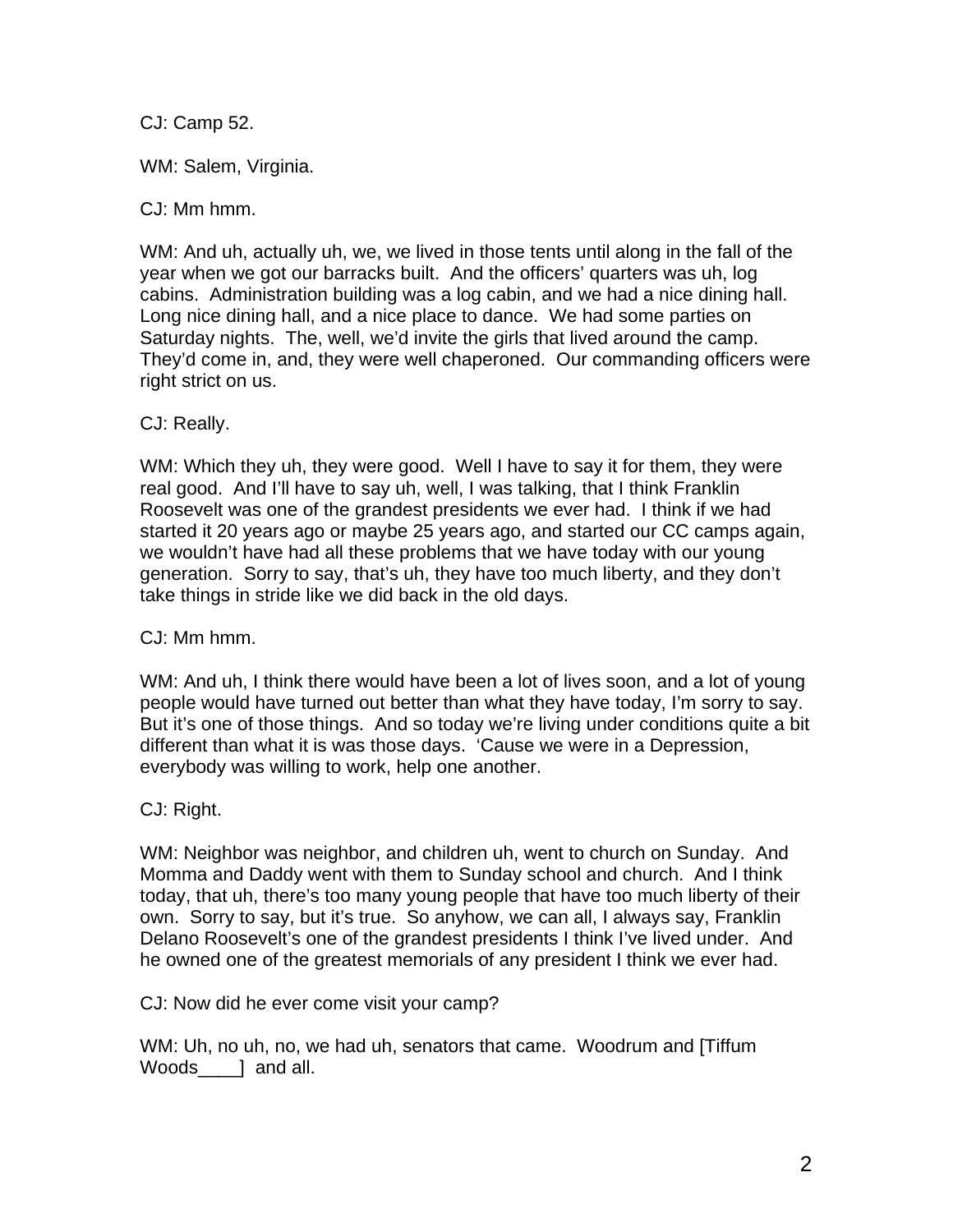CJ: Uh huh.

WM: But I can say it just by my own self.

CJ: Right.

WM: 'Cause that \$25 dollars I sent home allowed my 2 brothers, uh 4 bro-, 3 brothers and 2 sisters to go to school. They got what I didn't get.

CJ: Right.

WM: I got as far as the second year high school and I quit. Alright, I stayed in camp 2 hitches. Well we had a good time, we enjoyed ourselves, we cut fire trails, built fire towers and we built roads, we'd visit other camps, and play football.

CJ: Mm hmm.

WM: Basketball, baseball.

CJ: You were on all those teams?

WM: All those camps in West Virginia, mountains, and over here at Big Meadows.

CJ: Oh you did? You played those guys?

WM: Oh yeah.

CJ: You did?

WM: We got with those camps a lot of times, played in [f?? s], too.

CJ: Oh did you?

WM: We had called them in from one camp to another.

CJ: Mm hmm.

WM: And thought [f\_\_\_\_s], those mountains was exactly who had them. The old mountain men would run on them, all those bases.

CJ: Uh huh.

WM: And I've been over here several times. My wife and I've been over here quite a few times. And my wife uh, her and I, the last time on our  $50<sup>th</sup>$  reunion,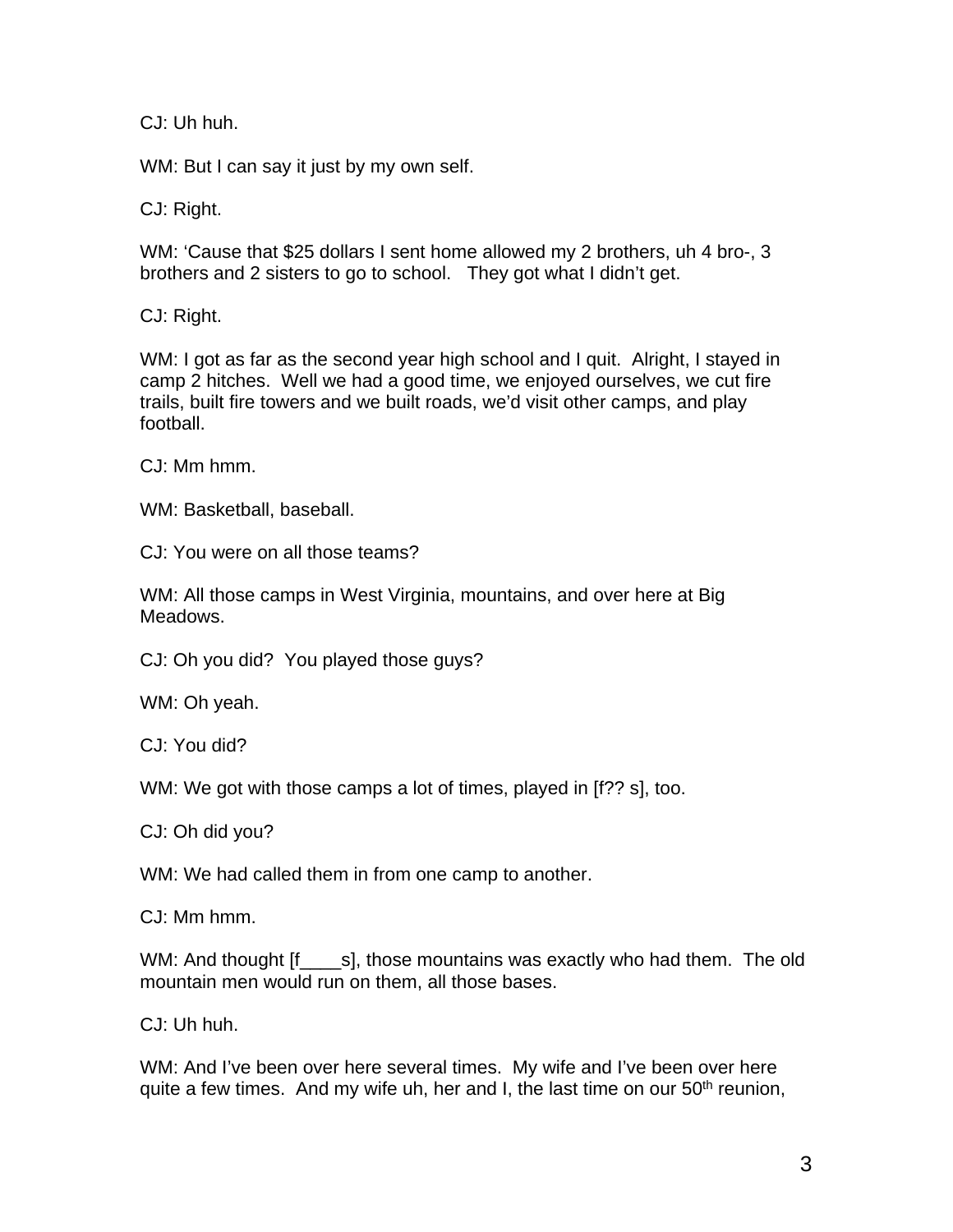we went on our 50<sup>th</sup> reunion over to uh, the Mimslyn hotel in Luray. And we had a really nice time, a really enjoyable time. We had a lot of the guys, and we had a lot of musicians and they played music and sang. At 12 o'clock at night, my wife told me, she says, "Let's go to bed." She says, "I'm tired." Says, "Alright we'll go to bed." And so we did. And we went to bed and those guys was playing music when we went to bed, and we woke up the next morning they were still playing music. And her and I got up the next morning, and we'd taken off and went over to, uh, New Market and on up New Market, on up the Valley to Lexington and Natural Bridge and…

### CJ: Mm hmm.

WM: Back over to Salem and spent the night. And went back the next morning and got up and went over to the old campsite. The old campsite is about uh, north of Salem, it's about 8 miles over there. Over that Hanging Rock they called it a bunch of places.

#### CJ: Mm hmm.

WM: Anyhow, we enjoyed going over, and we went to this old store. Old store's about oh, quarter of a mile from the camp. And uh, the gentlemen that run the store, him and his wife, we used to go down and get our drinks and we smoked, and cigarettes was 10 cents a pack and Coke was a nickel and so forth. But uh, my wife was sitting in the car, and he says, "Tell you wife to come in here and sit on one of these old nail kegs the way you used to sit on them." But we enjoyed that. And she went over, we did a lot of visiting after I retired. I worked uh, after I come out of the CCs, I would work for the state, and worked for the state awhile. The state didn't pay much money, just 30 cents and hour.

CJ: What'd you do for the state?

WM: Worked on, on the highways, patrolled.

CJ: Mm hmm.

WM: But anyhow, I went from the state to the FMC plant, where we made cellophane. That still wasn't paying what it ought to be, working shift work. And my wife had 3 daughters. Now I'll also get to that directly, but anyhow they were on Sundays, on Saturdays and Sundays I had to go to work 3 to 11 and all that kind of stuff. But then I worked, worked construction. Went from Quantico Marine Base into what they called Possum Point. And Possum Point's where they built power, they uh.

CJ: Mm hmm.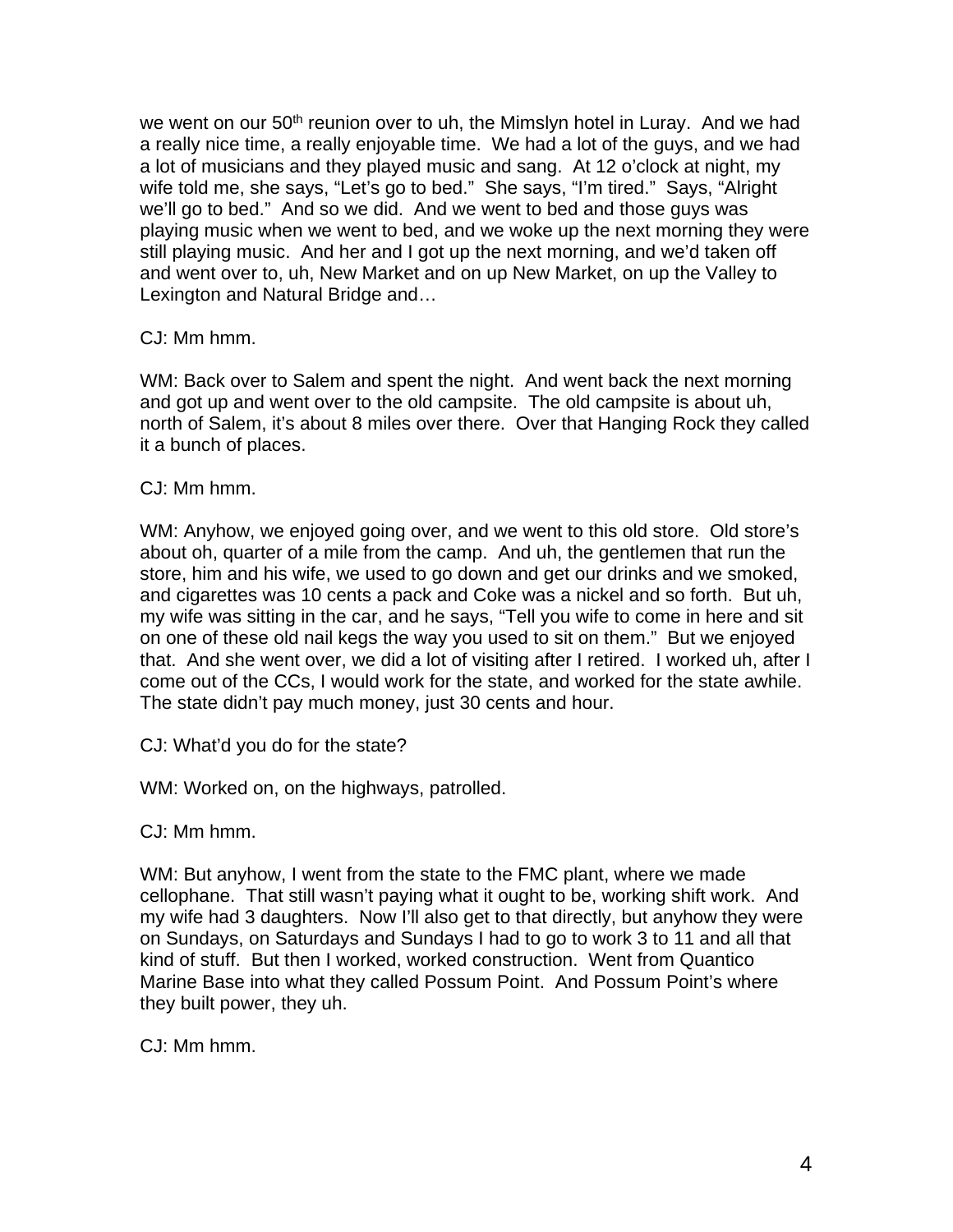WM: Made electricity. Worked on power plants some 'til we got them going. Then they had a break in uh, then, and a bunch of the guys I worked with went to work in Washington. And I went to work in Washington D.C. and I worked up there for about, I guess for about 15 years.

## CJ: Really?

WM: In the city, high rise apartments, high rise apartments, built buildings, built all kinds of buildings. Had a, big city, and uh, I've got uh, oh I'll get to that directly, my grand, my grandchildren, but anyhow. Then I came back in I guess, 1970 it was. I had a change to go to Lake Anna, when they started building the bridges over the rivers.

#### CJ: Mm hmm.

WM: And working on the bridges, and we finished those up, and then we worked on the plants until the got the first nuclear plant reactor. There's 2 nuclear plants on the lake now. So anyhow, we got those going, and after we got that going I said, well it's time for me to hang it up. So when I hung it up, I retired and went home. And uh, I've got a home, we have 40 acres of land there. And uh, I raise some garden.

### CJ: Mm hmm.

WM: Cut the grass, did a little touring, and this and that and the other thing. And we had a good time, very good times, getting around, 'til about '86 I guess it was. She was taken with a stroke, and from that stroke it got worse. In the hospital, out of the hospital. For about 5 years I taken care of her at home. I looked after her at home, with some help, social service, a little help. Not too much help. But then the doctor said, "Well, no longer, she can go home. She'll have to go in a nursing home." So she went in a nursing home. She stayed in there about 4 years I guess. She'll be passed away, the 3 years this coming September the  $28<sup>th</sup>$ .

#### CJ: I'm sorry.

WM: She went to be with the Lord the 28<sup>th</sup> of September. But now I have 3 daughters. I have Betty which is the oldest. Betty has 3 boys, and one girl. All of her boys work for, either for the government. I got one, uh one son is a historian. He worked at Williamsburg for 3 years, he didn't like, he liked it too. But they wouldn't come up with no raise. So he put in a application for the capitol, for the government. And he got to go to the capitol.

CJ: Hmm.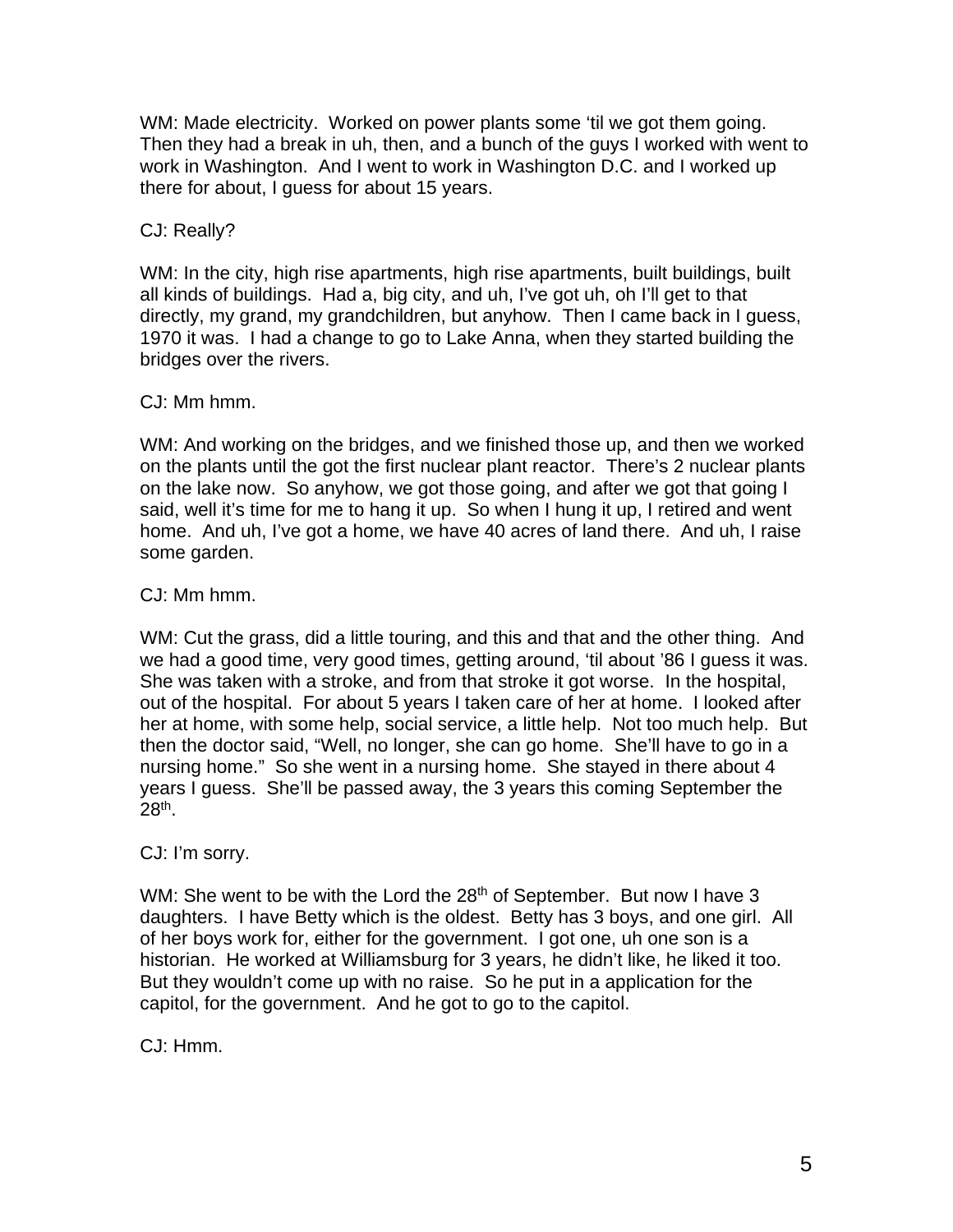WM: So he was a tour guide at the United States Capitol. And he stayed there 3 years, and somebody offered him a better opportunity in some special, big contract for the government. So that's where he is now. He's engaged, and his girl, his girlfriend rather, she's finishing up college, she's going [MBA? CPA?]. Anyhow, the other 2 girls, Linda.

CJ: Mm hmm.

WM: Works for the banks. In Spotsylvania County, Fredricksburg.

CJ: Mm hmm.

WM: Her and her husband have a beautiful place up there, what they call uh, anyhow it's in Spotsylvania County. I talk so much I forget what I'm talking about.

CJ: And who was your third daughter?

WM: 3 daughters, 3 daughter, uh huh. And yeah, Linda, the middle one is the one, she moved. Sold her beautiful home up here, she and her husband bought a home in Florida. So they have a beautiful home in Florida now. So they live in Florida. He's the kind, he's a guy that flew airplanes for United Airlines. And she worked for the banks. She retired from the banks. And the other daughter's building a beautiful home up there. And she'll be moving in think, in about the middle of October. And she's got uh, her daughter is my youngest grandchild, granddaughter. She's a schoolteacher, teaches 5<sup>th</sup> grade at Robert E. Lee Elementary School and her son works for, her husband, her husband's an appraiser for Spotsylvania County. He's got a good job, all the work he can get, uh.

CJ: Sounds like you've got a lovely family.

WM: I've got a lovely family, and I love them dearly.

CJ: And the CCC was really good to you?

WM: And my sister, I've got 2 sisters. And one sister came, and lost her husband. And she can't drive, and I drive her to church. And to stores, and you know, different, wherever she has to go. And my baby sister is an invalid. And she has somebody has to be with her all the time. It's bad but that's the way life is. Life is not that all, pleasant.

CJ: Well thank you for sharing your story with us, and telling us about.

WM: Well that's the story of my life. And I'll tell you about my wife and I. When I went to camp, uh, her and I met when we were teenagers.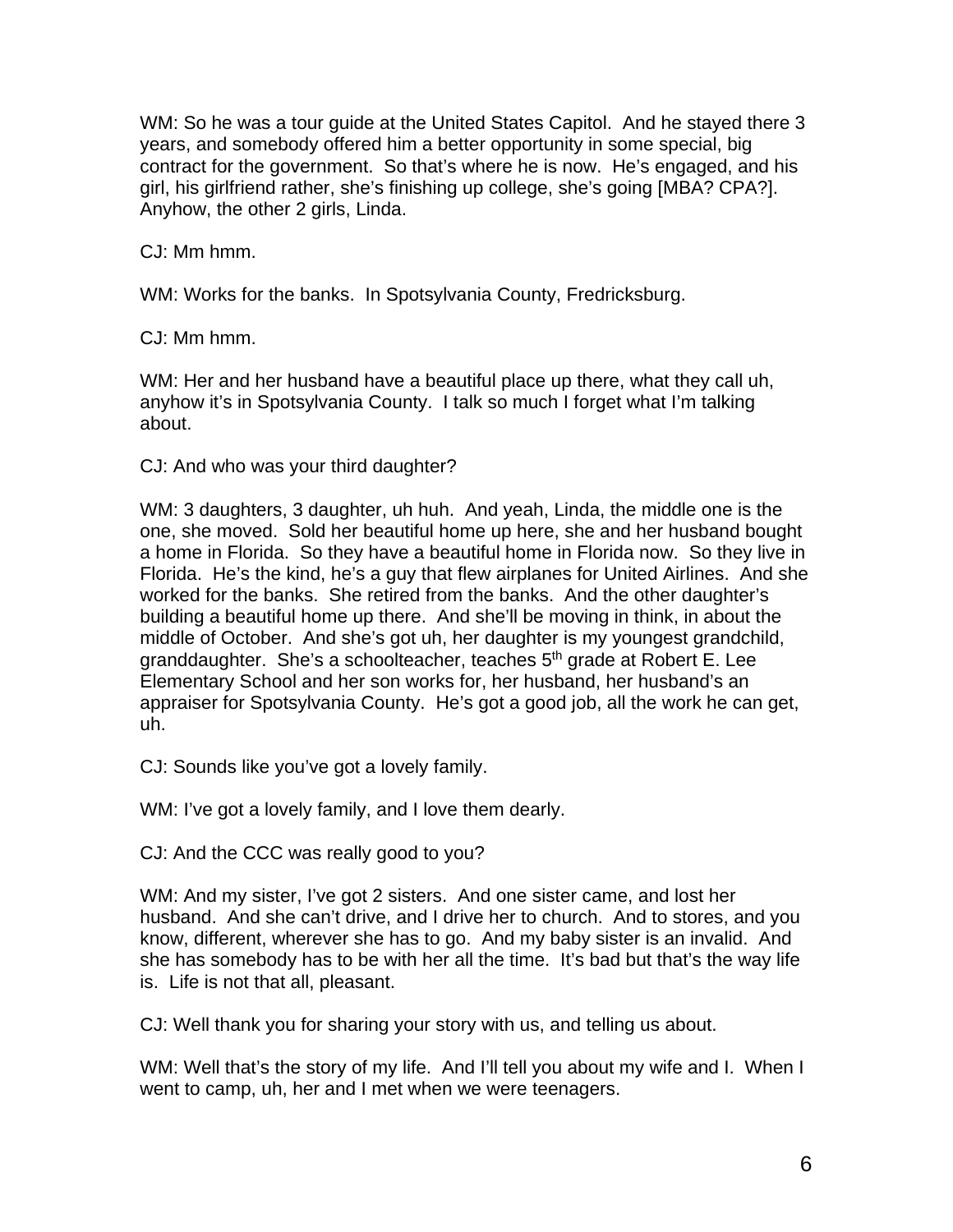CJ: Mm hmm.

WM: She was 15 and I was 16. And her mother died when she was but a child, a baby. So her aunt and uncle raised her. But they used to have dances at this old country, uh school down there. And that's where we met, at these country dances. And we danced, uh you know, made friends, made good friends. But when I went in CC's I corresponded with her. And I used to uh, come home on different holidays, like uh, 4<sup>th</sup> of July, Labor Day, Thanksgiving, and Christmas. I'd get on the train at Salem, and take all night to get down to Frederick Hall, a place called Frederick Hall. Old country uh, railroad station on the C&O.

### CJ: Mm hmm.

WM: And my dad would meet me over there with uh, the mules to ride home. Or else if he wasn't there I'd walk home. 8 miles. And then on Saturday night, my uh sister's boyfriend had a car. And he'd go up, and my sister, and my brother, my brother-in-law would go to dances together, and we'd go to different places together. And we lived around close where we could see each other. And in 1936 we both got married together. They stood for us and we stood for them. An old preacher, 90 years old.

CJ: So how long were you in the CCC's then?

WM: 2 hitches.

CJ: 2 hitches.

WM: 2 hitches, that's right.

CJ: So that was one year?

WM: It was 6 months each then.

CJ: So one year.

WM: And we could get a job, and of course I got a job. And I got \$25 dollars a month. 'Cause it sent those children to school then. The, things were getting a little bit better, 'cause I got out, I got some work to do, my dad got work to do.

CJ: So the Depression was.

WM: That's right, so we could make it. But anyhow, I enjoyed it. Life was good to that, and I've enjoyed every bit of it.

CJ: Well thank you so much for, sharing your story.